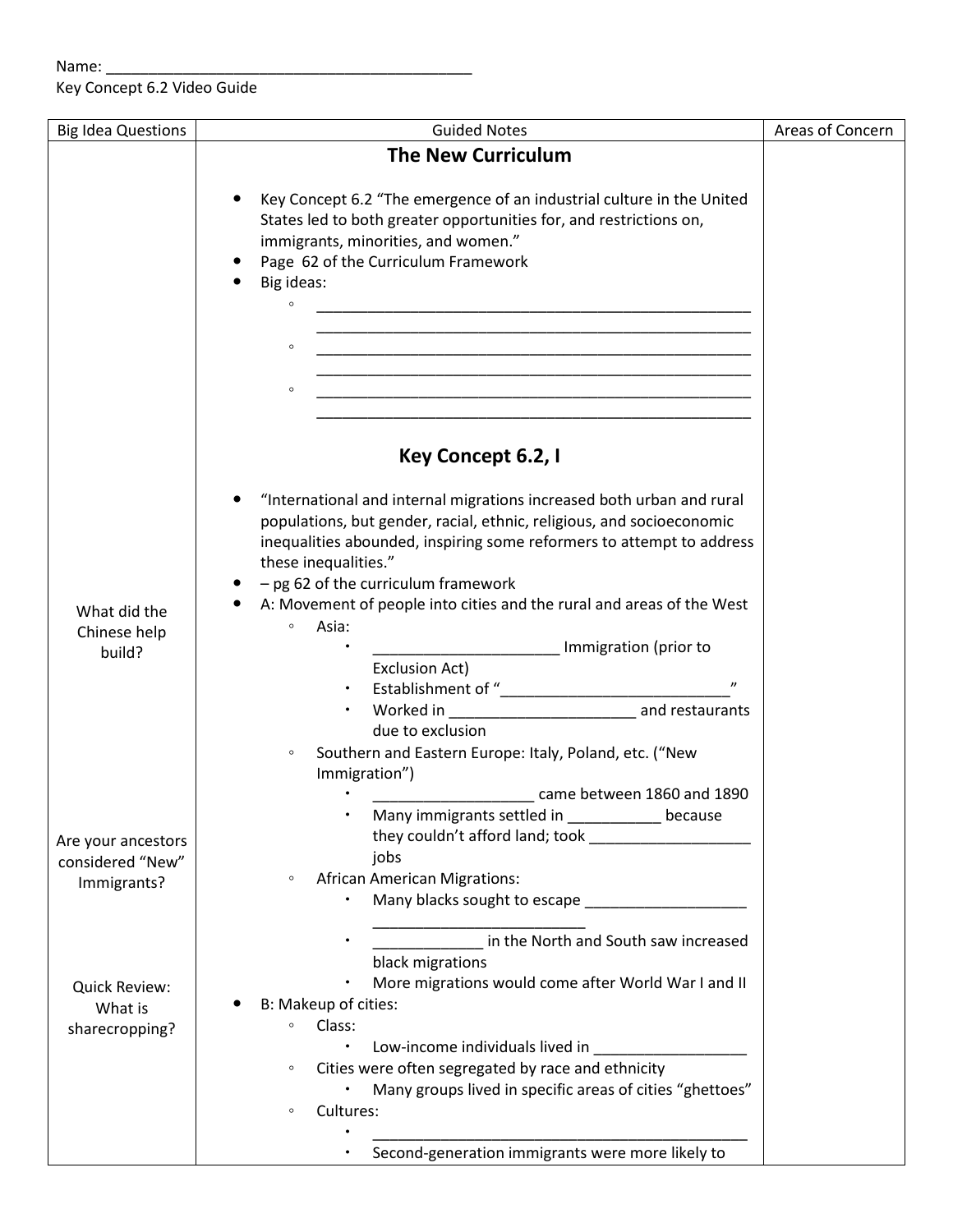|                  | assimilate                                                              |  |
|------------------|-------------------------------------------------------------------------|--|
|                  | Many economic opportunities such as factories and businesses<br>$\circ$ |  |
|                  | proliferated                                                            |  |
|                  | Factories provided work for                                             |  |
|                  | laborers and immigrants                                                 |  |
|                  | New textiles, slaughterhouses, etc.                                     |  |
| What does        | C: "Americanizing" of immigrants and maintaining unique identities      |  |
| assimilate mean? | Many immigrants were forced to                                          |  |
|                  |                                                                         |  |
|                  | - English was only language at schools and work                         |  |
|                  | New career opportunities for women, immigrants, and African<br>$\circ$  |  |
|                  | Americans, despite                                                      |  |
|                  | Factory life provided income and opportunities for                      |  |
|                  | women and immigrants                                                    |  |
|                  | Many blacks took jobs as servants, cooks, etc.                          |  |
|                  | D: Access to power in cities was unequally distributed:                 |  |
|                  | <b>Political machines:</b><br>$\circ$                                   |  |
|                  | Provided jobs (                                                         |  |
| What does        | food, and \$ for political support - Tammany Hall                       |  |
| patronage mean?  |                                                                         |  |
|                  | <b>Settlement Houses:</b><br>$\circ$                                    |  |
| What president   | House - Chicago - helped immigrants                                     |  |
| used patronage   | adjust to American life                                                 |  |
| extensively?     | Women's clubs and self-help groups targeted social and<br>$\circ$       |  |
| (Spoils system)  | political reform:                                                       |  |
|                  | Women's Christian Temperance Union (WCTU):                              |  |
|                  | Largest women's organization to that point                              |  |
|                  | Sought to abolish Sought to abolish                                     |  |
|                  |                                                                         |  |
|                  | National American Woman Suffrage Association:                           |  |
|                  |                                                                         |  |
|                  | Anna Howard Shaw and Carrie Chapman Catt                                |  |
|                  | Advocated the right to ________ for women                               |  |
|                  | Argued the right to vote would not challenge                            |  |
|                  |                                                                         |  |
|                  |                                                                         |  |
|                  |                                                                         |  |
|                  | Key Concept 6.2, II                                                     |  |
|                  |                                                                         |  |
|                  | "As transcontinental railroads were completed, bringing more settlers   |  |
|                  | west, US. Military actions, the destruction of the buffalo, the         |  |
|                  |                                                                         |  |
|                  | confinement of American Indians to reservations, and assimilationist    |  |
|                  | policies reduced the number of American Indians and threatened          |  |
|                  | native culture and identity- pg 63 of the curriculum framework          |  |
|                  | A: Post-Civil War migration:                                            |  |
|                  | Encouraged by:<br>$\circ$                                               |  |
|                  | Economic opportunities:                                                 |  |
|                  | opportunities, particularly in                                          |  |
|                  | Nevada (Comstock Lode)                                                  |  |
|                  | - RRs given many subsidies                                              |  |
|                  |                                                                         |  |
|                  | by federal, state, and local governments                                |  |
|                  | Government policies:                                                    |  |
|                  | Act (160 acres $-$ not                                                  |  |
|                  | always the best land)                                                   |  |
|                  | Land-grant colleges - (Morrill Land Act) -                              |  |
|                  | colleges, particularly out West developed                               |  |
|                  |                                                                         |  |